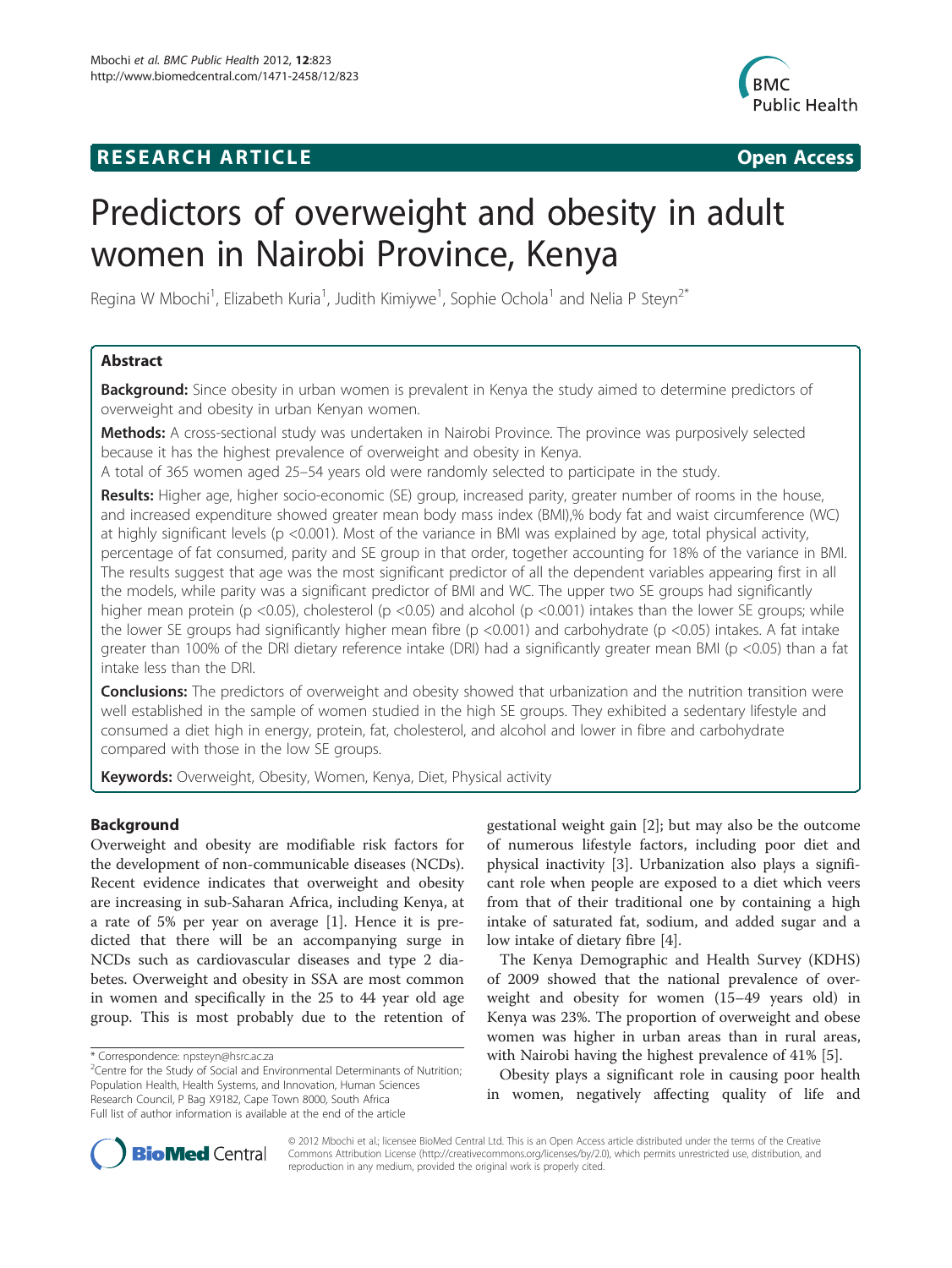shortening quantity of life [\[6\]](#page-7-0). There are many obesityrelated conditions, which uniquely or mostly affect women. These include: osteoarthritis, birth defects, breast and endometrial cancers, cardiovascular and gall bladder diseases, infertility and gynaecological complications, urinary stress incontinence, and stigma/discrimination [[7\]](#page-7-0). Women who are overweight or obese are at a higher risk of developing these conditions compared to those who are not. A direct association has been found between body weight and deaths from all-causes in women, ages 30 to 55. According to the American Obesity Association, when BMI exceeds 30  $\text{kg/m}^2$ , the relative risk of death related to obesity increases by 50 percent. Obesity, especially abdominal obesity, is central to the metabolic syndrome and is strongly related to polycystic ovary syndrome (PCOS) in women. Obese women are particularly susceptible to diabetes, and diabetes, in turn, puts women at dramatically increased risk of cardiovascular diseases [\[8](#page-7-0)].

Overweight and obesity in developing countries, has been neglected as most attention is concentrated on famine and under-nutrition or malnutrition of children [[9-11](#page-7-0)]. If preventive measures are not put in place, the problem will escalate and overburden the health care system in these areas. Hence there is need to put measures in place to arrest the problem of overweight and obesity and to prevent the negative consequences, especially among women. However, in order to do this it is necessary to examine the problem and to fully understand the aetiology of obesity and the factors which give rise to excess weight gain in women. Hence the aim of the present study was to determine which factors are predictors of overweight in women in an urban setting of Kenya.

# Methods

# Study setting and participants

The study was undertaken in Kibera Division of Nairobi Province, an urban area. The Province was purposively selected because it was found to have the highest prevalence of overweight and obesity, namely 39%, in the 2003 KDHS and 41% in the KDHS of 2009 [[5](#page-7-0)]. Kibera had a total adult female population of 127 656 in the most recent census. A sample of 365 adult women aged 25–54 years were required to meet sample size requirements [[12\]](#page-7-0). Stratified random sampling was used according to five socio-economic strata (lower, upper lower, middle, lower upper, and upper) based on proportions of adult women living in each stratum. This resulted in four strata with 75 women and one (upper) with 36 women. One sub-location was selected at random from the division to represent each socio-economic group. All households in each sub-location were counted and households were randomly selected from these.

#### Research tools

Two research assistants having a bachelor's degree were trained to collect data on: socio-demographic status, physical activity, dietary intake and anthropometry. The main instrument of data collection was an intervieweradministered, structured questionnaire. The questionnaire was divided into four parts. The first part was used to collect socio-demographic and socio-economic status data. The second part was used to collect data on physical activity during work, transportation and leisure time in a typical week. The third part was used to collect information on dietary intake and eating habits. This was done using a food frequency questionnaire and a 24 hour dietary recall. The final part of the questionnaire was used to collect anthropometric data (weight, height, waist circumference, and body fat percentage).

#### Socio-demographic status

The socio-demographic questionnaire (SDQ) involved asking the respondents about their age, marital status and parity, while the socio-economic status questions elicited the following information: Area of residence, income status, main occupation, type of dwelling, fuel used for cooking, sources of income and monthly expenditure on selected items, water source and ownership/possession of various household items. These household items included a television, radio, refrigerator, cooker (with oven), sofa set, microwave, home computer, mobile phone, landline, land/plot, and a vehicle.

#### Physical activity

The Global Physical Activity Questionnaire (GPAQ) was used to collect data on type, frequency, duration and intensity of physical activity during work, transportation and leisure time in a typical week [[13\]](#page-7-0). This is a tool that was developed by the World Health Organization (WHO) for physical activity surveillance in countries, including developing countries. The GPAQ has been validated in nine countries [[13\]](#page-7-0).

#### Dietary intake

In this study the food frequency questionnaire (FFQ) was used to obtain information on the type and frequency of foods consumed by the respondents in the preceding 7 days. Various foods from different food groups were read out to the respondent, who in return was required to state the number of times she had consumed this food in the preceding 7 days. Portion sizes were not calculated since only food intake and not nutrients were required.

A 24-hour recall (24 HR) was used to determine nutrient intakes and portion sizes were calculated. This method has been used in numerous studies in Africa [[14-16](#page-7-0)]. One such study in Kenya used a repeated 24HR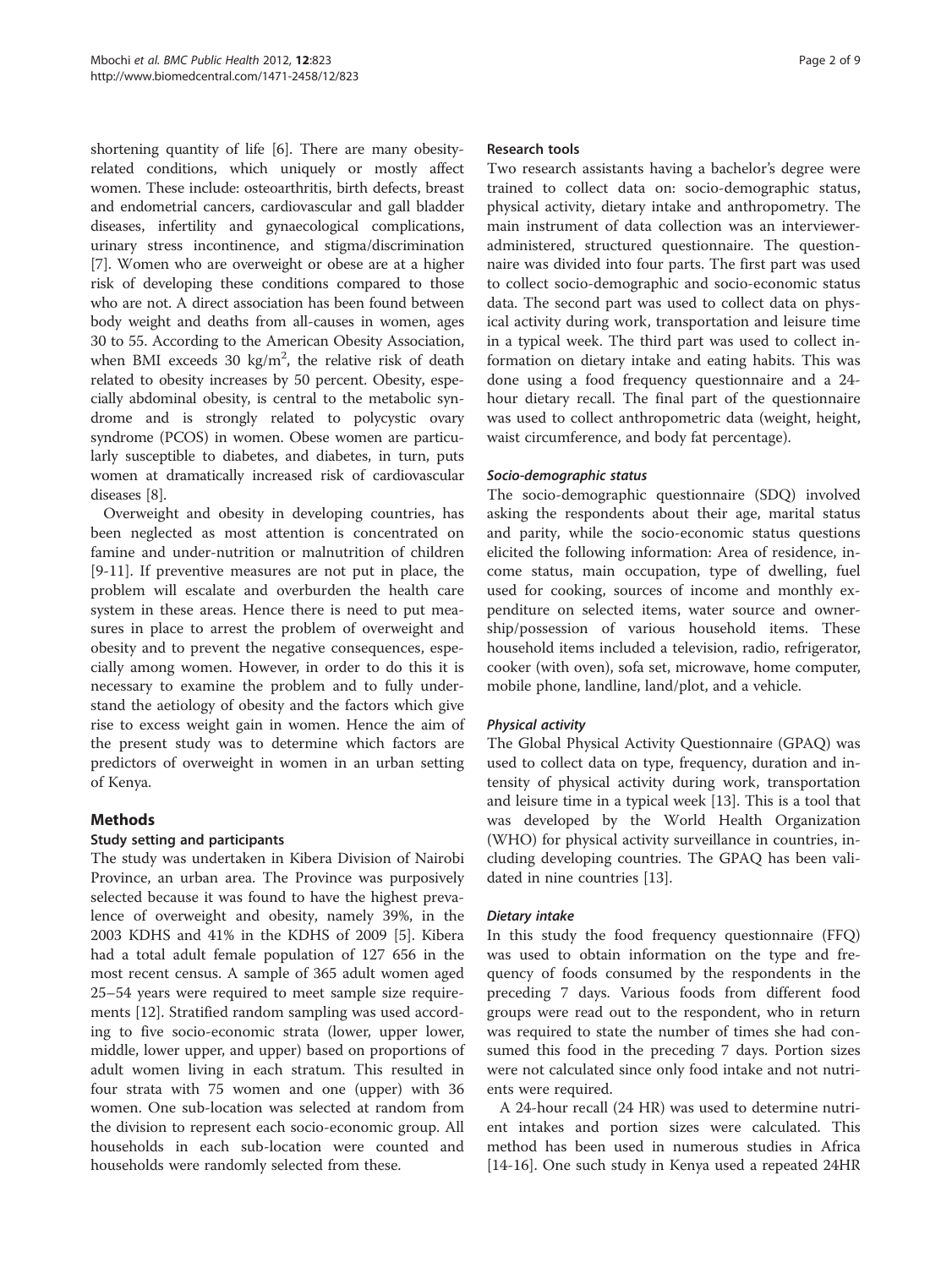and found that there were no specific differences between the two recalls [\[16\]](#page-7-0), hence negating the expense and time of doing a second recall. The reason for this is thought to be due to the low variety of foods eaten. Furthermore, using both the FFQ and 24 HR ensured that a check was provided for food taken in by the 24HR recall.

The 24 HR involved asking the participants to report on all foods and drinks consumed in the previous 24 hours (the previous day), in direct chronological order from the first foods in the morning to the last foods before going to bed. Probing allowed the interviewer to obtain information on forgotten foods. A range of local household utensils: glasses, spoons, cups and plates were used for estimating the amount of foods and beverages actually consumed by the respondents. The use of these local utensils acted as visual aids to increase the accuracy of portion size estimations. In some instances the respondent was asked to supply her own utensils for the recall. Seasonal fruits and vegetables were also purchased to help in estimation of the portion sizes. Rulers and tape measures were used to obtain quantities of some foods such as sugarcane and maize [[17\]](#page-7-0). To obtain the weight/ gram equivalents of foods, the South African Food Photo Manual [[18\]](#page-7-0) was used, which converts food items of different sizes and composition to gram equivalents. In addition, the respondents were asked to provide information on the following: type of fat/oil used for cooking, preferred cooking method, meal consumption patterns in the preceding three months and the number of times food was eaten away from home.

# Anthropometry

Anthropometric measurements of height, weight, waist circumference (WC) and percent body fat were taken to determine nutritional status [[11\]](#page-7-0). Height (in metres) was measured using a steel tape which was anchored to a flat wall, and the respondent was asked to stand on a flat surface. A wooden head rest was placed on the head, which allowed the measurement to be taken at the point perpendicular to the top of the head. Weight was measured to the nearest 100 grams (0.1 kg) using a Soehnle bathroom scale, after calibrating it to zero, and after removal of shoes and excess clothing. Both weight and height were taken twice. In order to ensure quality data, the weighing scale was calibrated before measuring of weight began everyday and after every five measurements during the measuring exercise. Percentage body fat (% BF) was measured using a Soehnle scale which estimates the body fat percentage by the bioelectrical impedance analysis (BIA) method. Data on height, weight, sex and age of the participant was fed to the unit. Weight and body fat percentage values were read from the display unit of the device. Waist circumference

(WC) was measured using a non-stretchable tape halfway between the lower border of ribs and the iliac crest on a horizontal plane, while ensuring that the tape was level around the body and parallel to the floor. The tape was tightened around the body without depressing the skin. Two measurements to the nearest 0.5 cm were taken and the mean recorded [\[11](#page-7-0)].

#### Validity and reliability

Content validity of the SDQ questionnaire was tested by three experts in the field of overweight and obesity research, who were requested to assess the relevance of the content used in the questionnaire [[19\]](#page-7-0). They examined the questionnaire individually and provided feedback to the researcher. Their recommendations and suggestions were integrated and incorporated in the final questionnaire.

The test re-test method [\[20\]](#page-8-0) was used to test consistency (reliability) of the questionnaires in producing the same results. The pre-test sample comprised of 10 women who were randomly sampled outside the study area. The same questionnaire was administered to the same group of respondents after a period of one week in order to establish the extent to which the contents of the questionnaire were consistent in eliciting the same responses every time the instrument was administered. Areas of the questionnaire that were found to be deficient were revised and the questionnaire adapted accordingly.

# Pilot study

The questionnaires were pre-tested for accuracy and clarity prior to the main study on a sample of 37 women (10% of the sample size) with similar characteristics to the actual sample, but who were not included in the final study.

#### Data analyses

Completed questionnaires were checked on a daily basis for accuracy and completeness in recording of responses. They were edited and coded before data entry. Before analysis, all the data were cleaned. A dietary software programme [[21](#page-8-0)] was used to calculate energy and macronutrient content of the diet while SPSS was used for other data analyses. Chi-square tests were performed to establish the association between categorical variables like age group, marital status, and expenditure, while ANOVA was used to compare the means for age, income, expenditure, anthropometric measurements and the mean nutrient consumption between the five socioeconomic groups. Multiple regression analysis using the stepwise method was done to determine the independent variables that were significant predictors of overweight and obesity in the study. A p value of less than 0.05 was considered to be significant.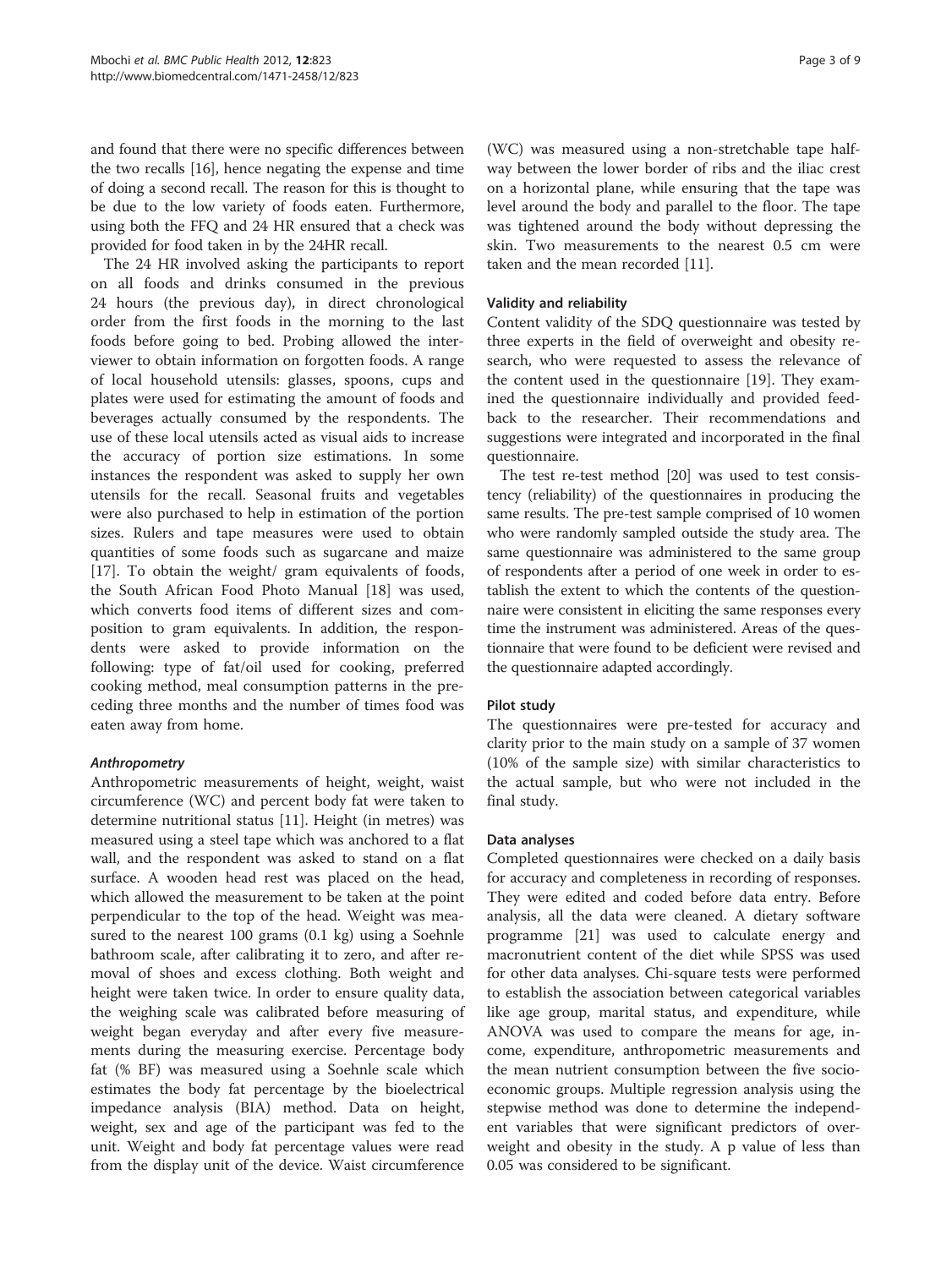#### Ethical approval

Permission for the study was obtained from the research committee of the Ministry of Education. Ethical approval was obtained from the Kenyatta National Hospital Ethics and Research Committee. Interviews and measurements of the participants were done upon obtaining their informed and voluntary consent after the purpose of the study had been explained to them.

# Results

Results of the FFQ (Table 1) indicated that in the preceding 7 days 93% of participants had consumed sugar, 92% had whole milk, 81% had beef, 82% had kale, 80% had bananas, 77% had white rice, 76% had cabbage; 70% had sifted ugali (maize meal), 64% had dried beans, 63% had sweetened soft drinks, 61% had eggs, 57% had maize, 45% had mandazi (fried balls of bread dough). For nearly all items with exception of maize, milk, and groundnuts there were significant differences between the SE groups.

Table [2](#page-4-0) presents data on weight status by selected socio-demographic characteristics. With the exception of education level and occupation there is an increase in mean BMI,% BF and WC with SE characteristics. Higher age, higher SE group, increased parity, greater number of rooms in the house, and increased expenditure

Table 1 Percent women consuming different foods in the preceding 7 days by socio-economic status

| <b>Total</b> | Chi-square P value |
|--------------|--------------------|
|              |                    |
| 76.9         | $p < 0.001**$      |
| 70.0         | $p < 0.001**$      |
| 57.0         | $p = 0.114$        |
| 28.2         | $p < 0.001**$      |
| 45.0         | $p < 0.001**$      |
|              |                    |
| 92.2         | $p = 0.659$        |
| 31.5         | $p < 0.001**$      |
| 26.1         | $p < 0.001**$      |
|              |                    |
| 80.8         | $p < 0.001**$      |
| 58.6         | $p < 0.001**$      |
| 49.8         | $p < 0.001**$      |
| 61.3         | $p < 0.001**$      |
|              |                    |
| 63.7         | $p < 0.001**$      |
| 38.7         | $p = 0.672$        |
|              |                    |
| 92.5         | $p < 0.006*$       |
| 32.1         | $p < 0.001**$      |
| 30.3         | $p = 0.007*$       |
| 63.4         | $p = 0.006*$       |
| 28.8         | $p < 0.001**$      |
|              |                    |
| 47.1         | $p < 0.001**$      |
| 15.0         | $p < 0.001**$      |
|              |                    |
| 80.2         | $p < 0.001**$      |
| 37.5         | $p < 0.001**$      |
| 81.7         | $p < 0.001**$      |
| 75.7         | $p < 0.001**$      |
|              |                    |

\*Significant difference at p <0.01; \*\*Significant difference at p <0.001;mandazi = deep fried doughnut.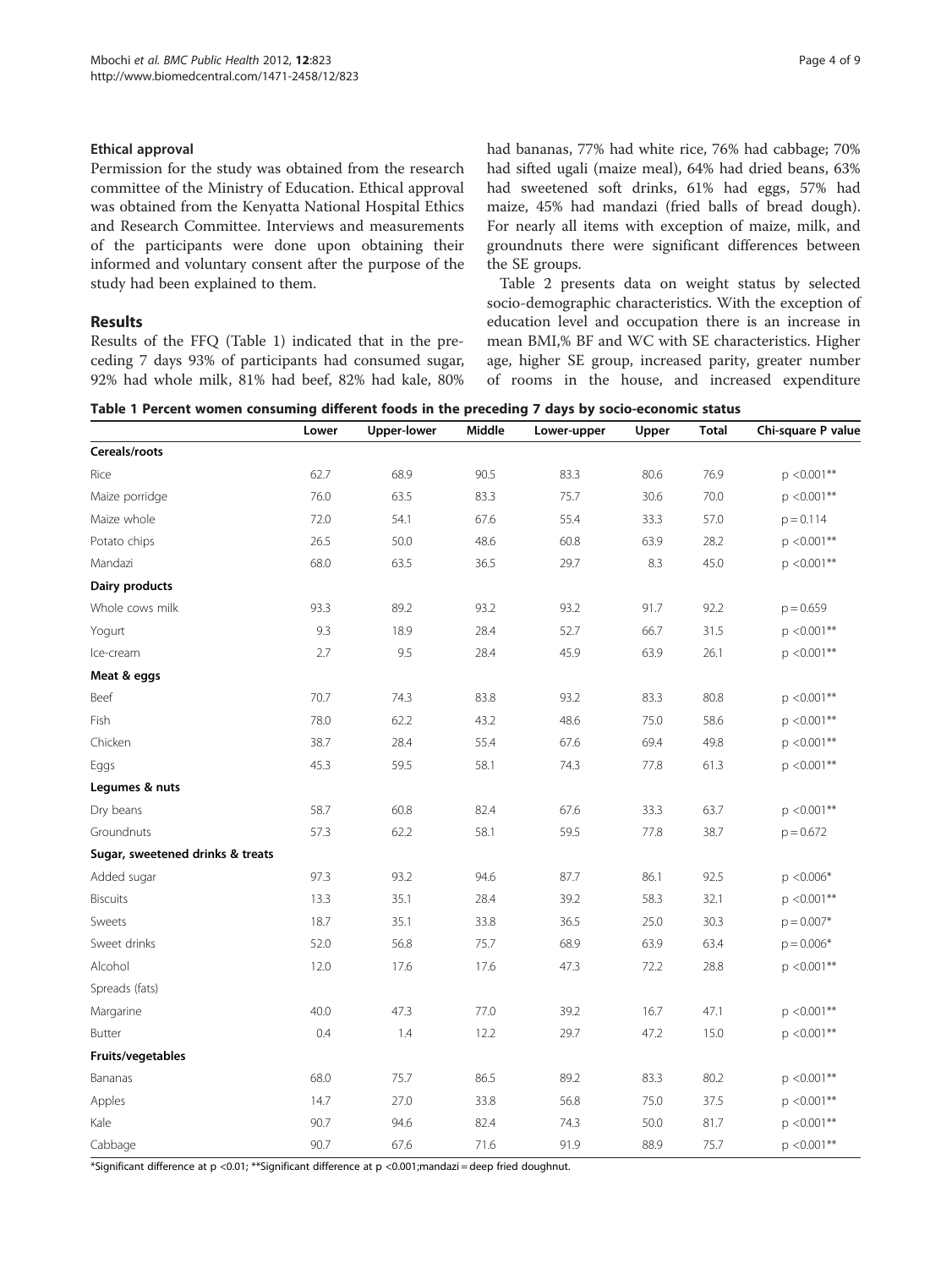<span id="page-4-0"></span>

| Table 2 Mean body mass index, percent body fat and   |
|------------------------------------------------------|
| waist circumference of women $(n = 365)$ by selected |
| socio-demographic characteristics                    |

|                        | Mean<br>BMI (SD)         | Mean%<br>body<br>fat (SD) | Mean<br>WC (SD)          |
|------------------------|--------------------------|---------------------------|--------------------------|
| Mean                   | 27.9(5.3)                | 39.5 (7.6)                | 86.9 (13.5)              |
| Age (years)            | P < 0.001 <sup>c</sup>   | $P < 0.001$ <sup>c</sup>  | $P < 0.001$ <sup>c</sup> |
| 25-29                  | 25.6 (5.0)               | 35.7(6.6)                 | 80.7 (11.2)              |
| 30-34                  | 28.1 (4.4)               | 39.3(6.3)                 | 86.0 (11.0)              |
| 35-39                  | 28.7 (4.6)               | 40.8 (6.7)                | 87.7 (8.7)               |
| 40-44                  | 28.9 (5.5)               | 41.7 (7.5)                | 90.1(9.1)                |
| 45-49                  | 28.8 (6.5)               | 41.2 (7.8)                | 90.9 (18.4)              |
| 50-54                  | 31.8 (4.7)               | 46.6 (7.8)                | 99.5 (14.6)              |
| Socio-economic group   | $P = 0.005^{b}$          | $P = 0.021$ <sup>a</sup>  | $P = 0.083$              |
| Lower                  | 26.4 (5.2)               | 37.6 (6.8)                | 86.1 (12.2)              |
| Upper-lower            | 27.6 (4.8)               | 39.2(7.9)                 | 85.9 (12.2)              |
| Middle                 | 27.7 (4.9)               | 39.3(7.8)                 | 84.5 (11.8)              |
| Lower-upper            | 29.5 (%.3)               | 41.1(7.1)                 | 90.3 (14.7)              |
| Upper                  | 29.1 (6.3)               | 42.1 (8.3)                | 88.8 (17.7)              |
| <b>Marital status</b>  | $P = 0.01a$              | $P = 0.06$                | $P < 0.001$ <sup>c</sup> |
| Single                 | 26.1 (4.8)               | 37.8 (8.0)                | 82.4 (11.9)              |
| Married                | 28.3 (5.4)               | 39.9 (7.1)                | 87.6 (13.2)              |
| Divorced/separated     | 30.1 (4.8)               | 42.5 (8.9)                | 93.0 (16.2)              |
| Widowed                | 29.5 (4.7)               | 41.1 (8.5)                | 93.0 (14.3)              |
| Parity                 | $P < 0.001$ <sup>c</sup> | $P < 0.001$ <sup>c</sup>  | $P < 0.001$ <sup>c</sup> |
| 0-1 child              | 26.4 (5.0)               | 37.6 (7.3)                | 82.5 (12.8)              |
| 2-3children            | 28.1 (4.6)               | 39.8 (6.6)                | 86.5 (11.5)              |
| $> = 4$ children       | 30.0 (5.8)               | 42.1 (8.8)                | 94.3 (14.2)              |
| <b>Education level</b> | $P = 0.744$              | $P = 0.764$               | $P = 0.123$              |
| None                   | 27.7 (5.3)               | 40.1 (8.9)                | 89.1 (15.2)              |
| Primary                | 28.4 (5.4)               | 39.9 (7.3)                | 89.0 (13.1)              |
| Secondary              | 27.6 (6.4)               | 38.7 (8.8)                | 85.8<br>(14.9)           |
| >Secondary             | 27.8 (4.7)               | 39.5 (6.9)                | 85.3 (12.4)              |
| Occupation             | $P = 0.366$              | $P = 0.471$               | $P = 0.314$              |
| Casual worker          | 26.9 (6.3)               | 37.4 (7.9)                | 86.6 (15.7)              |
| Self employed          | 28.7(5.3)                | 40.3 (7.5)                | 89.2 (13.5)              |
| Formal sector          | 27.7 (4.8)               | 39.4 (6.9)                | 85.5 (12.3)              |
| Housewife              | 27.6 (5.5)               | 39.7 (8.4)                | 86.1 (13.7)              |
| Other                  | 26.9(6.0)                | 38.0 (10.1)               | 86.0 (17.3)              |
| Number rooms           | $P < 0.001$ <sup>c</sup> | $P < 0.001$ <sup>c</sup>  | $P < 0.001$ <sup>c</sup> |
| $1 - 2$                | 26.8 (5.4)               | 37.6 (7.0)                | 84.9 (12.4)              |
| $3 - 4$                | 27.8 (4.6)               | 40.0 (7.0)                | 85.4 (11.5)              |
| $5 - 6$                | 30.3 (5.4)               | 42.7 (7.6)                | 92.6 (15.4)              |
| $\geq$ $=$ 7           | 28.9 (5.2)               | 40.9 (8.5)                | 90.7 (16.2)              |
| Expenditure (Ksh)      | $P < 0.001$ <sup>c</sup> | $P < 0.001$ <sup>c</sup>  | $P = 0.014$ <sup>a</sup> |
| $<$ 10 000             | 26.2 (5.1)               | 37.2 (7.7)                | 83.8 (12.7)              |

| Table 2 Mean body mass index, percent body fat and |  |
|----------------------------------------------------|--|
| waist circumference of women (n = 365) by selected |  |
| socio-demographic characteristics (Continued)      |  |

| 10 001-20 000 | 28.1(5.3) | 39.8 (7.2) | 86.8 (12.5) |
|---------------|-----------|------------|-------------|
| 20 001-30 000 | 28.9(4.8) | 41.4 (7.5) | 88.8 (12.4) |
| 30 001-40 000 | 29.4(5.6) | 40.4(8.1)  | 91.7(16.7)  |
| > 40,000      | 29.7(4.9) | 42.3(6.7)  | 89.4 (14.7) |

BMI = body mass index; WC = waist circumference; SD = standard deviation; Ksh = Kenyan shillings.

 $\alpha$  Significant differences at p <0.05; <sup>b</sup> Significant differences at p <0.01; <sup>c</sup> Significant differences at p <0.001.

showed greater mean BMI,%BF and WC at highly significant levels (p <0.001). Divorced and widowed women also have greater mean BMI and WC values.

The largest percentage women with high physical activity levels (PALs) are found in the lowest three SE groups (p <0.001) (Table [3\)](#page-5-0). These three groups also have the lowest levels of sedentary time  $(p \lt 0.0001)$ . There is a significant increase in mean BMI ( $p \le 0.001$ ),% BF (p <0.01) and WC (p <0.05) as PAL levels decrease with the highest mean BMI,%BF and WC found at the lowest level of PAL (Table [4\)](#page-5-0). There is a similar trend with increasing sedentary time which is only significant for BMI; with the highest mean BMI having the highest level of sedentary time ( $p < 0.05$ ).

Table [5](#page-6-0) shows that the upper two SE groups have significantly higher mean protein (p <0.05), cholesterol  $(p \lt 0.05)$  and alcohol  $(p \lt 0.001)$  intakes than the lower SE groups; while the lower SE groups have significantly higher mean fibre (p <0.001) and carbohydrate (p <0.05) intakes. This was due to a significantly more frequent consumption of beef, chicken, processed meats and eggs by the highest two SE groups; while the lowest two groups consumed significantly more dry beans and maize meal (not shown). Both BMI ( $p < 0.05$ ) and% BF ( $p < 01$ ) are significantly greater when protein intake is higher than 100% of the DRI (Table [6\)](#page-6-0). This is also the case for mean fat intake. A fat intake greater than 100% of the DRI has a significantly greater mean BMI ( $p$  <0.05) than a fat intake less than 100% of the DRI.

Most of the variance in BMI was explained by age, total physical activity, percentage DRI of fat consumed, parity and socio-economic group, in that order, together accounting for 18.0% of the variance in BMI (Table [7](#page-6-0)). The most significant predictors of overweight and obesity by fat percentage were age and the number of items/ assets in the women's households, both of which explained 17.8% of the variation in the body fat percentage of the women. With regard to WC, age, parity and the number of rooms in the houses where the women resided, were the most significant predictors of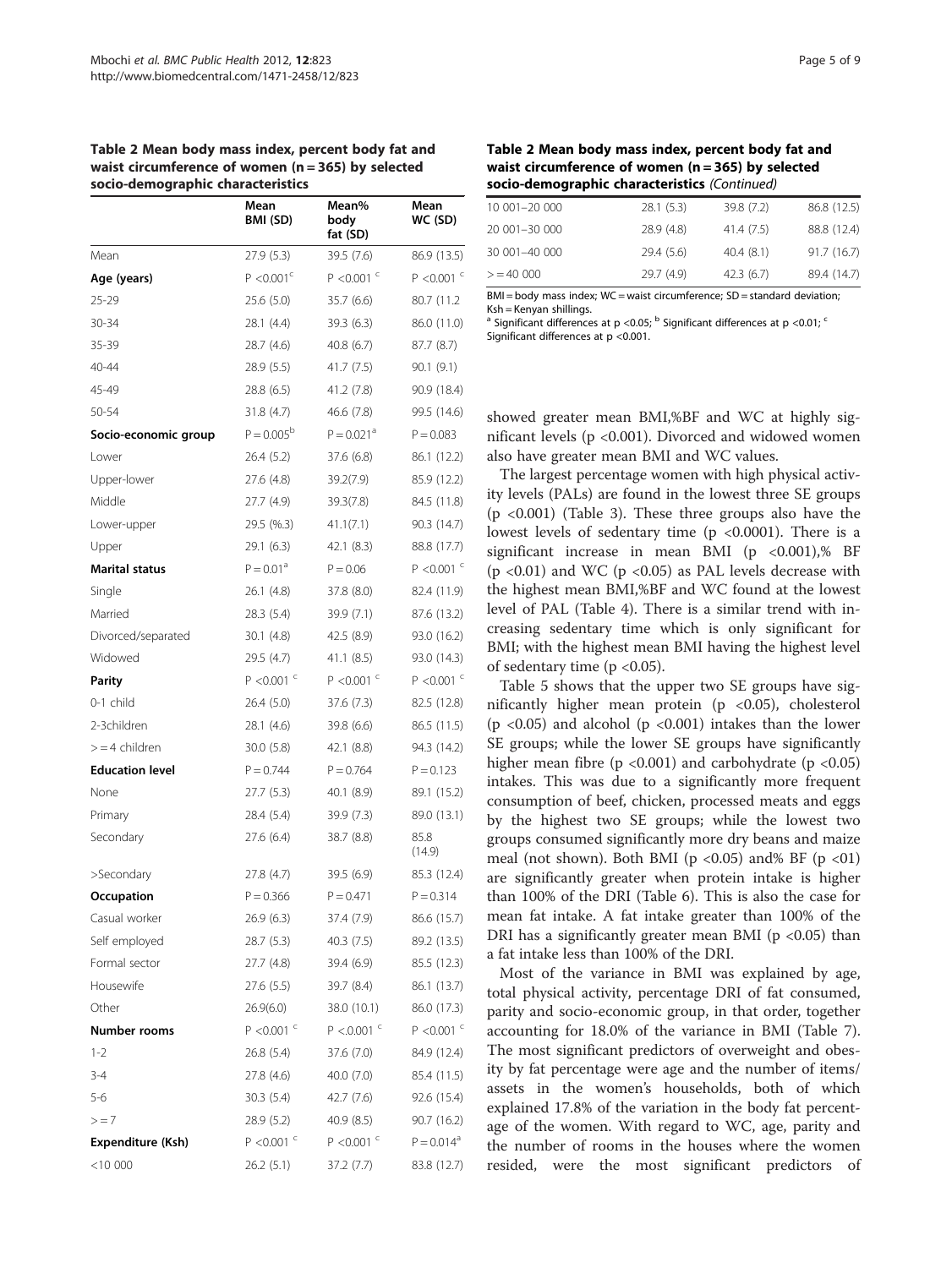| Table 3 Percentage time spent on physical activity by the Kenyan women according to socio-economic group |         |             |         |             |        |              |                        |
|----------------------------------------------------------------------------------------------------------|---------|-------------|---------|-------------|--------|--------------|------------------------|
|                                                                                                          | Lower   | Upper-lower | Middle  | Lower-upper | Upper  | <b>Total</b> | Chi-square             |
| PAL<br>N(%)                                                                                              |         | N(%)        | N(%)    | N(%)        | N(%)   | N(%)         |                        |
| High                                                                                                     | 61(32)  | 44 (23)     | 45 (23) | 28 (15)     | 14 (7) | 192 (58)     | P < 0.001 <sup>a</sup> |
| Moderate                                                                                                 | 7(10)   | 17(28)      | 13 (19) | 16(24)      | 12(18) | 67(20)       |                        |
| Low                                                                                                      | 7(10)   | 11(15)      | 16 (22) | 29 (40)     | 10(14) | 73 (22)      |                        |
| Sedentary time per day                                                                                   |         |             |         |             |        |              |                        |
| $< 5$ hours                                                                                              | 31 (37) | 19 (22)     | 16 (19) | 13(15)      | 6(7)   | 85 (26)      | $P < 0.001^a$          |

<span id="page-5-0"></span>Table 3 Percentage time spent on physical activity by the Kenyan women according to socio-economic group

5-10 hours 23 (18) 35 (27) 33 (25) 20 (15) 19 (15) 130 (39) >10 hours 21 (18) 20 (17) 25 (21) 40 (34) 11 (9) 117 (35)

PAL = physical activity level;  $^{\text{a}}$  Significant differences at p <0.001.

abdominal fat deposition. These three variables together accounted for 20.6% of the variation in the WC measurements. Significant variables are shown in Table [7](#page-6-0). The results suggest that age was the most significant predictor of all the dependent variables appearing first in all the models, while parity was a significant predictor of BMI and WC.

#### **Discussion**

The study demonstrated a significantly higher prevalence of overweight and obesity among women as the socio-economic status (determined by residential area, income and expenditure, number of household assets, number of rooms in the house), age and parity increased; while physical activity was seen to have a protective effect on BMI and abdominal obesity. This high prevalence of overweight and obesity is a clear indication that the study population, and probably women in other urban areas of SSA, may be vulnerable to co-morbidities associated with being overweight or obese. These results

Table 4 Mean body mass index, percent body fat and waist circumference of women by physical activity levels

| waist ch cummerence or women by physical activity levels |                          |                        |                    |  |  |
|----------------------------------------------------------|--------------------------|------------------------|--------------------|--|--|
|                                                          | Mean<br>BMI (SD)         | Mean%<br>body fat (SD) | Mean<br>WC (SD)    |  |  |
| Mean                                                     | 27.9(5.3)                | 39.5 (7.6)             | 86.9 (13.5)        |  |  |
| <b>PAL</b>                                               | $P < 0.001$ <sup>c</sup> | $P = 0.004^b$          | 0.040 <sup>a</sup> |  |  |
| High                                                     | 27.0(5.1)                | 38.6 (7.1)             | 85.4 (12.9)        |  |  |
| Moderate                                                 | 28.4 (5.6)               | 39.5 (7.3)             | 88.6 (13.8)        |  |  |
| Low                                                      | 29.9 (4.9)               | 42.1(8.5)              | 89.6 (14.1)        |  |  |
| Sedentary time                                           | $P = 0.014^a$            | $P = 0.126$            | $P = 0.137$        |  |  |
| $<$ 5 hours/day                                          | 27.2 (5.4)               | 39.5 (7.5)             | 86.5 (13.7)        |  |  |
| $5 - 10$                                                 | 27.7(5.1)                | 38.8 (7.5)             | 85.9 (13.2)        |  |  |
| >10                                                      | 29.4 (5.1)               | 41.1(7.9)              | 89.7 (13.4)        |  |  |

BMI = body mass index; WC = waist circumference; SD = standard deviation; PAL = physical activity level.

<sup>a</sup> Significant differences at p <0.05; <sup>b</sup> Significant differences at p <0.01; <sup>c</sup> Significant differences at p <0.001.

are consistent with the findings of earlier studies in SSA countries [[22](#page-8-0),[23](#page-8-0)].

The finding that the BMI of Kenyan women followed a socio-economic gradient; being lowest in the lower SE category and highest in upper income women is an interesting feature since it is in direct contrast to the USA where the socio-economic gradient is reversed and lower income women have the highest rates of overweight and obesity [[24](#page-8-0)]. Studies in the USA have shown a significant association between obesity and food insecurity in women, particularly in minority groups [\[25,26](#page-8-0)].

These results are comparable to an earlier study in Kenya which demonstrated that urban women in the higher SE groups had a higher prevalence of obesity as illustrated by both BMI and WC [[16](#page-7-0)]. This is postulated to be due to urbanization with a resulting westernization of diet as more convenience and fast foods become available. While these foods may be affordable to the higher SE group it is likely that they may still be out of the price range of the lower income group. This was also clearly illustrated in this study by the finding that women in the higher income groups ate more meals away from home. It was interesting to note that there appeared to be no significant differences in BMI, WC and percent body fat by level of education in the present study. This is different to an earlier study [\[16](#page-7-0)] in women in Kenya where overweight was found to be highest in the higher education group. The most likely cause for this is the fact that the earlier study comprised a representative sample from urban and rural areas while the current study was done in an urban area known to have a high prevalence of obesity. It is known that the prevalence of obesity is generally higher in urban areas of African countries [\[27\]](#page-8-0).

The dietary intake of the women in the present study confirms what we know about the nutrition transition [[28\]](#page-8-0). Those women having the highest protein (beef, chicken, processed meats) and fat intake also had the highest mean BMI. Furthermore, those in the highest income group were the most sedentary and fewer women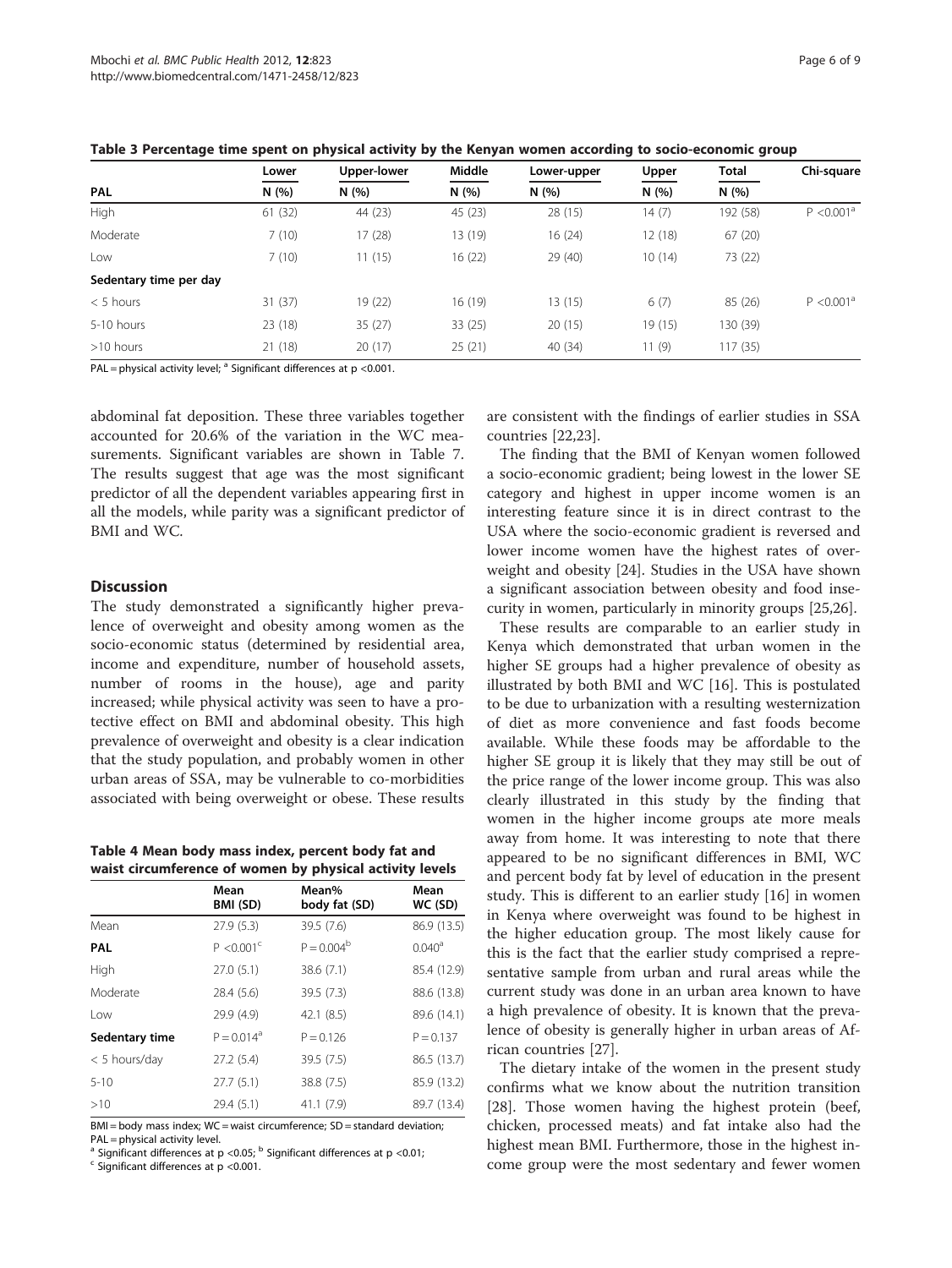|                     | Lower              | <b>Upper-lower</b> | Middle             | Lower-upper       | Upper              | <b>Total</b> | Chi-square p values    |
|---------------------|--------------------|--------------------|--------------------|-------------------|--------------------|--------------|------------------------|
| Energy% DRI         | $115.3^a$          | 116.5 <sup>a</sup> | $113.2^a$          | 129.5 $a$         | 113.9 <sup>a</sup> | 117.9        | 0.430                  |
|                     | 50.1               | 44.3               | 56.9               | 63.1              | 66.7               | 55.4         |                        |
| Protein% DRI        | 160.3              | 153.7 <sup>a</sup> | 177.6 <sup>a</sup> | 206.7             | 208.9              | 177.8        | 0.034 <sup>d</sup>     |
| <b>SD</b>           | 99.8               | 66.3               | 94.4               | 104.6             | 259.3              | 123.2        |                        |
| Fat% DRI            | 73.1 <sup>a</sup>  | 80.9 <sup>a</sup>  | 89.2 <sup>a</sup>  | 93.8 <sup>a</sup> | 77.2 <sup>a</sup>  | 83.1         | 0.13                   |
| SD                  | 37.5               | 65.7               | 49.3               | 53.2              | 46.4               | 52.0         |                        |
| CHO% DRI            | 99.8 <sup>a</sup>  | 101.5 <sup>a</sup> | 91.3 $a$           | 88.0 <sup>a</sup> | 71.4               | 92.7         | $0.016$ <sup>d</sup>   |
| SD                  | 44.3               | 41.2               | 56.9               | 44.1              | 48.9               | 47.9         |                        |
| Fibre% DRI          | 150.7 <sup>a</sup> | 146.3 <sup>a</sup> | 116.1 <sup>a</sup> | 104.2             | 82.5               | 124.6        | $< 0.001$ <sup>f</sup> |
| SD                  | 74.1               | 76.8               | 115.2              | 103.2             | 76.9               | 94.5         |                        |
| PUFA% DRI           | 137.4 <sup>a</sup> | 166.0 <sup>a</sup> | 179.5              | 171.8             | 123.5 <sup>a</sup> | 159.1        | 0.078                  |
| SD                  | 102.6              | 119.3              | 112.9              | 159.3             | 94.5               | 122.5        |                        |
| Cholesterol DRI     | 152.2 <sup>a</sup> | 147.9 <sup>a</sup> | 185.2              | 219.4             | 97.1 <sup>a</sup>  | 166.7        | 0.011 <sup>d</sup>     |
| SD                  | 166.9              | 146.0              | 185.0              | 223.6             | 165.9              | 182.7        |                        |
| Alcohol mean (g) SD | 1.8 <sup>a</sup>   | 0.7 <sup>a</sup>   | 1.1 <sup>a</sup>   | 45.3              | 78.2               | 18.8         | $< 0.001$ <sup>t</sup> |
|                     | 11.9               | 6.2                | 9.2                | 127.2             | 239.8              | 101.6        |                        |

<span id="page-6-0"></span>Table 5 Comparison of energy and macronutrient intakes as a percentage of Dietary Reference Intakes of women in different socioeconomic groups

DRI = Dietary Reference Intakes SD = standard deviation; CHO = carbohydrate.

<sup>a,b,c</sup> Significant differences between means if letter is not the same (Bonferroni test); <sup>d</sup> Significant difference p <0.05; <sup>f</sup> Significant difference p <0.001.

had high levels of physical activity. This is also supported by the predictors of overweight since most of the variance in BMI was explained by age, total physical activity, amount of fat consumed, parity and SE group; the classic picture of urbanization and westernization of lifestyle [\[29,30](#page-8-0)].

Table 6 Mean body mass index, percent body fat and waist circumference of women by energy and macronutrient levels

|                    | Mean<br>BMI (SD)         | Mean%<br>body fat (SD) | Mean<br>WC (SD) |
|--------------------|--------------------------|------------------------|-----------------|
| Mean (SD)          | 27.9(5.3)                | 39.5 (7.6)             | 86.9 (13.5)     |
| Energy (mean DRI)  | $P = 0.301$              | $P = 0.717$            | $P = 0.775$     |
| < 100%             | 27.6 (5.3)               | 39.4 (8.0)             | 86.6 (14.6)     |
| >100%              | 28.2 (5.2)               | 39.7(7.2)              | 87.1 (12.7)     |
| Protein (mean DRI) | $P = 0.013^a$            | $P = 0.004$            | $P = 0.064$     |
| < 100%             | 26.5(5.1)                | 37.2(8.3)              | 84.0 (13.9)     |
| >100%              | 28.2(5.1)                | 40.1(7.3)              | 87.0 (12.9)     |
| Fat (mean DRI)     | $P = 0.012$ <sup>a</sup> | $P = 0.174$            | $P = 0.201$     |
| < 100%             | 27.5(5.2)                | 39.2 (7.8)             | 86.3 (13.5)     |
| $>100\%$           | 29.1(5.3)                | 40.5(7.3)              | 88.4 (13.7)     |
| CHO (mean DRI)     | $P = 0.232$              | $P = 0.309$            | $P = 0.695$     |
| $< 100\%$          | 27.7(5.4)                | 39.2 (7.9)             | 86.6 (14.4)     |
| >100%              | 28.4 (5.1)               | 40.1(7.1)              | 87.3 (11.7)     |

BMI = body mass index; WC = waist circumference; SD = standard deviation; CHO = carbohydrate.

<sup>a</sup> Significant differences at p <0.05; <sup>b</sup> Significant differences at p <0.01.

The low levels of physical activity (especially in the upper SE groups) in this study could be an indication that this could be the situation in other geographical locations and population groups. Hence there is a need for concerted effort to promote increased physical activity. Interventions on lifestyle changes should especially target the people in the upper SE groups, and those who are better off in terms of SE status. This is justified by

Table 7 Multiple linear regression showing the effects of selected variables on body mass index, percent body fat and waist circumference of women using the stepwise method

|                        | <b>BMI</b> |                      | % Body fat |                        | Waist<br>circumference |                        |
|------------------------|------------|----------------------|------------|------------------------|------------------------|------------------------|
| Predictor<br>variables | β          | P                    | β          | P                      | β                      | P                      |
| Age                    | 0.177      | 0.008 <sup>a</sup>   | 0.378      | $< 0.001$ <sup>a</sup> | 0.237                  | $< 0.001$ <sup>a</sup> |
| % DRI fat              | $-0.122$   | $0.024$ <sup>a</sup> | $-0.021$   | 0.689                  | $-0.040$               | 0.447                  |
| <b>Total PA</b>        | 0.115      | $0.026$ <sup>a</sup> | 0.093      | 0.071                  | 0.075                  | 0.132                  |
| Parity                 | 0.209      | 0.002 <sup>a</sup>   | 0.081      | 0.211                  | 0.237                  | $< 0.001$ <sup>a</sup> |
| SE group               | 0.144      | $0.015$ <sup>a</sup> | 0.004      | 0.966                  | $-0.036$               | 0.660                  |
| No. of assets          | 0.055      | 0.534                | 0.139      | $0.007**$              | $0.007$ <sup>a</sup>   | 0.922                  |
| No. rooms              | 0.031      | 0.710                | 0.032      | 0.666                  | 0.125                  | $0.022$ <sup>a</sup>   |
| $R^2$                  | 0.180      |                      | 0.178      |                        | 0.206                  |                        |

BMI = body mass index; WC = waist circumference; SE = socio-economic;  $DRI =$  Dietary Reference Intakes; TPA = total physical activity;  $a$  Significant predictors of BMI,% body fat, and waist circumference; β Standardised beta coefficient gives a measure of the contribution of each variable to the model.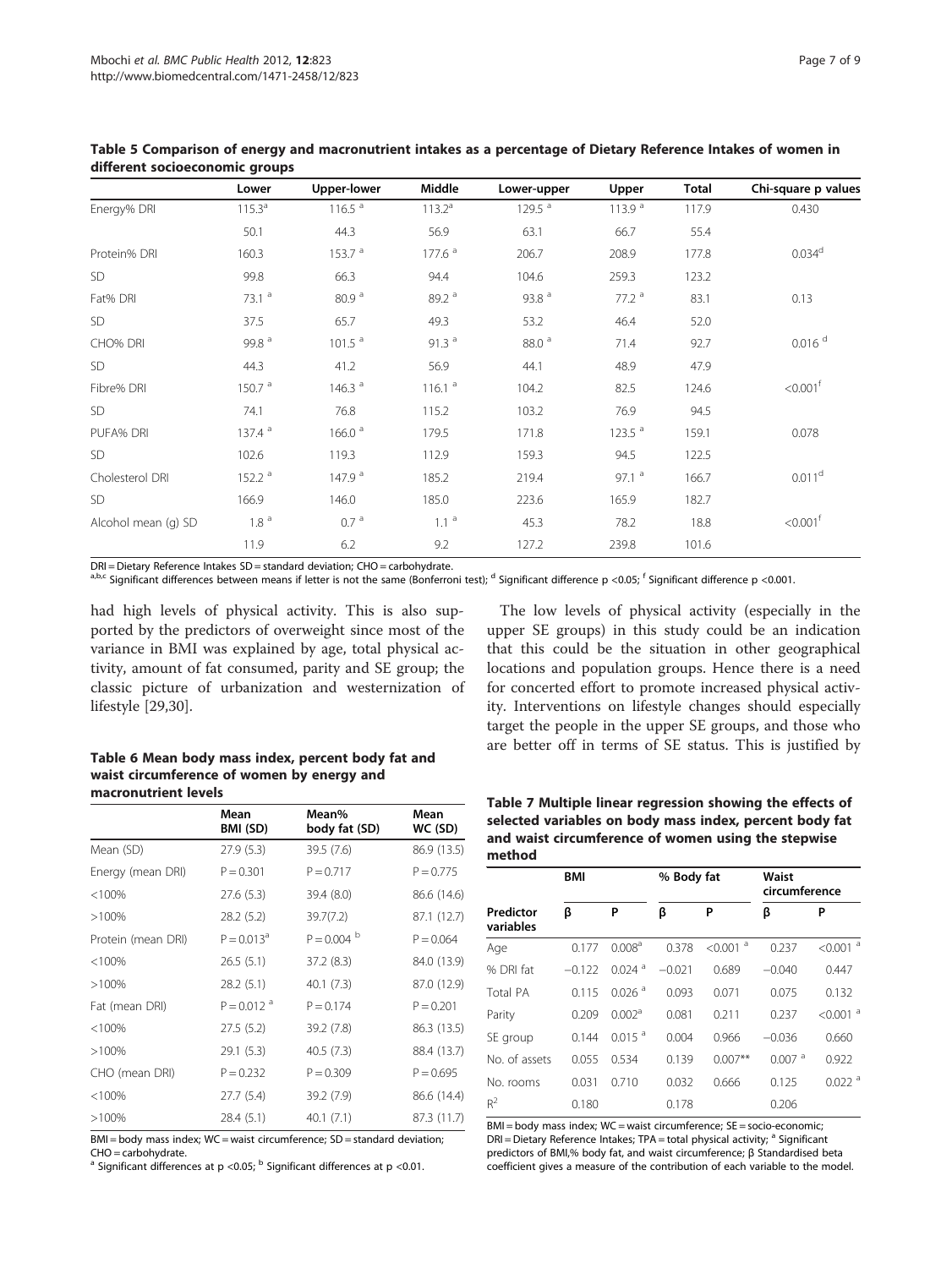<span id="page-7-0"></span>the rising levels of overweight and obesity up the SE ladder, and the low levels of physical activity relative to the other SE groups.

The high prevalence of overweight and obesity in all three indicators calls for public health interventions to reduce the prevalence of overweight and obesity among urban women in Kenya . Awareness programs about the consequences of overall and abdominal obesity including prevention activities should be made available in the workplace and in the community to act as reference points for the women in these areas. Even as the government of Kenya, non-governmental organizations and other stakeholders grapple with the problem of hunger and food insecurity, some effort should be directed towards overweight and obesity because of the associated health risks. This problem needs to be emphasized as the prevalence of obesity keeps increasing, and may continue to worsen unless appropriate preventive measures are taken.

# Conclusions

The predictors of overweight and obesity showed that urbanization and the nutrition transition were well established in the sample of women studied in the high SE groups. They exhibited a sedentary lifestyle and consumed a diet high in energy, protein, fat, cholesterol, and alcohol and lower in fibre and carbohydrate compared with those in the low SE groups.

#### Recommendations

In terms of practice, the high rates of overweight and obesity among the women point to a need for behaviour change related to improved lifestyle through increased physical activity and improved dietary practices. This could be through increasing their physical activity, both planned and unplanned, for instance by walking or enrolling in facilities that offer planned physical activity. For women who are in lower socio-economic groups, and who cannot afford these facilities, walking or jogging could be recommended. In terms of policy, the study found that overweight and obesity is not a problem only limited to the high socio-economic groups; hence affordable interventions targeting all socio-economic groups should be put in place.

With regard to further research, studies to determine nutrition knowledge and attitudes of Kenyan women and the determinants of different behaviours that may lead to overweight and obesity (e.g. why people make the food choices they do; and perceived barriers to healthy eating and engaging in physical activity) should be done in order to understand the problem and to develop relevant, practical solutions.

#### Competing interests

The authors declare that they have no competing interest.

#### Authors' contributions

EK, JK and SO were involved in planning of the study and design. RM was involved in planning, field work, data analyses and writing. NPS was involved conceptually and in writing the manuscript. All authors read and approved the final manuscript.

#### Author details

<sup>1</sup>Department of Foods, Nutrition and Dietetics, Kenyatta University, Nairobi Kenya. <sup>2</sup> Centre for the Study of Social and Environmental Determinants of Nutrition; Population Health, Health Systems, and Innovation, Human Sciences Research Council, P Bag X9182, Cape Town 8000, South Africa.

Received: 21 February 2012 Accepted: 14 September 2012 Published: 25 September 2012

#### References

- 1. Ziraba AK, Fortso JC, Ochako R: Overweight and obesity in urban Africa: a problem of the rich or the poor? BMC Publ Health 2009, 9:465. Accessed December 30th 2009, [http://www.biomedcentral.com/content/pdf/1471-24.](http://www.biomedcentral.com/content/pdf/1471-24)
- 2. Siega-Riz AM, Evenson KR, Dole N: Pregnancy-related weight gain- a link to obesity? Nutr Rev 2004, 62(7):S105–S111.
- 3. Popkin BM: An overview on the nutrition transition and its health implications: the Bellagio meeting. Public Health Nutr 2002, 5:93-103.
- 4. WHO: Global Strategy on Diet. Geneva: Physical Activity and Health; 2004. Accessed November 18th 2009, [www.who.int/dietphysicalactivity.org.](http://www.who.int/dietphysicalactivity.org)
- 5. Kenya National Bureau of Statistics (KNBS) and ICF Macro: Kenya Demographic and Health Survey 2008–09. Calverton, Maryland: KNBS and ICF Macro; 2010.
- 6. Schlenker ED, Long S: Essentials of Nutrition and Diet Therapy. 9th edition. St. Louis, Mo: Mosby Elsevier; 2007.
- 7. American Obesity Association: AOA Fact Sheets. 2005. Accessed [http://](http://obesity1.tempdomainname.com/subs) [obesity1.tempdomainname.com/subs](http://obesity1.tempdomainname.com/subs).
- 8. Hu FB: Overweight and obesity in women: Health risks and consequences. J Womens Health 2003, 12(2):163–172. Accessed January 15th 2008<http://www.ncbi.nlm.nih.gov/pubmed/12737715>.
- 9. Riley JC: Rising Life Expectancy: A Global History. New York: Cambridge University Press; 2001.
- 10. Philip W, James T: The challenges of obesity and its associated chronic diseases. Nutrition Transition, Obesity and Non-communicable Diseases: Drivers, Outlook and Concerns. Rome: FAO United Nations System Standing Committee on Nutrition; 2005.
- 11. WHO: Preventing and managing the global epidemic. Report of a WHO consultation. WHO technical report series, no. 894. Geneva: WHO; 2000.
- 12. Mugenda OM, Mugenda AG: Research methods: quantitative and qualitative approaches. Nairobi: Acts Press; 1999.
- 13. Armstrong T, Bull F: Development of the World Health Organization Global Physical Activity Questionnaire (GPAQ) J. Public Health 2006, 14(2):66–70.
- 14. Labadarios D, Steyn NP, Maunder E, Gericke G, Swart R, Huskisson J, Dannhauser A, Vorster HH, Nesamvuni AE, Nel JH: The National Food Consumption Survey (NFCS): South Africa, 1999. Public Health Nutr 2005, 8(5):533–543. [http://www.ncbi.nlm.nih.gov/pubmed/16153334.](http://www.ncbi.nlm.nih.gov/pubmed/16153334)
- 15. Steyn NP, Burger S, Monyeki KD, Alberts M, Nthangeni G: Seasonal variation in dietary intake of the adult population of Dikgale. S Afr J C N 2001, 14(4):140–145.
- 16. Steyn NP, Nel JH, Parker W, Ayah R, Mbithe D: Dietary, social, and environmental determinants of obesity in Kenyan women. Scand J Public Health 2011, 39:88–97. [http://www.ncbi.nlm.nih.gov/pubmed/20851847.](http://www.ncbi.nlm.nih.gov/pubmed/20851847)
- 17. Gibson RS, Fegusson EL: An interactive 24-Hour recall for assessing the adequacy of iron and zinc intakes in developing countries. Washington D.C: ILSI Press; 1999.
- 18. Steyn NP, Senekal M: Dietary Assessment and Education Kit (DAEK). Cape Town: Chronic Diseases of Lifestyle Unit, Medical Research Council; [http://](http://www.mrc.ac.za/chronic/cdlbrochure.pdf) [www.mrc.ac.za/chronic/cdlbrochure.pdf.](http://www.mrc.ac.za/chronic/cdlbrochure.pdf) Accessed 12/12/2011.
- 19. Sapp SG, Jensen H: Reliability and validity of nutrition knowledge, and diet-health awareness tests developed from the 1989–1991 diet and health knowledge surveys. J Nutr Educ 1997, 29:63–72.